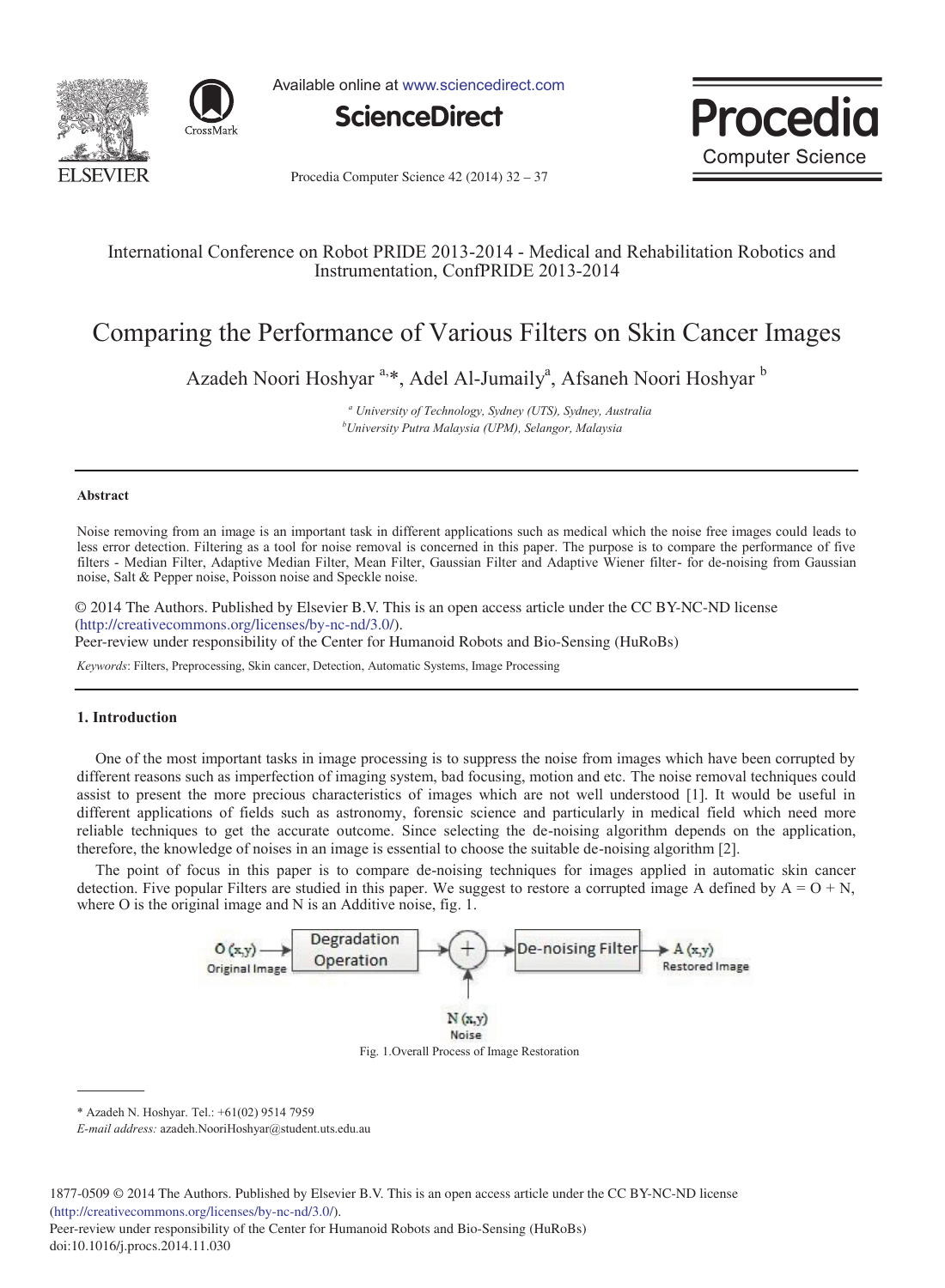The outline of this paper is the following. Section 2 includes the overview of Image Restoration methods which describe the effective filters and noises. In Section 2 in order to quantify the performance of various restoration algorithms, the noisy images are simulated by adding different types of noises into original image and then de-noised using different filters. The performance is evaluated by computing the peak signal-to-noise ratio (PSNR).The last step is to analyse and discuss about the results. Section 4 is the conclusion of the paper.

### **2. Overview of Image Restoration Methods**

In this section, the paper briefly explain the existing noises in an image and also five well-known filters for removing the noise in image processing. The paper add four noises of Gaussian, Salt & Pepper, Poisson and Speckle to the Skin cancer image and then de-noise it using Adaptive Median filter, Mean filter, Adaptive Mean filter, Gaussian smoothing filter and Wiener filter to compare the best performance. The peak signal-to-noise ratio (PSNR) as one of the most appropriate indexes for comparison of two images is applied for determining the best effective filter. In the following the paper briefly explains the mentioned filters along with noises.

# *2.1. Filters*

The filters are reviewing in the following:

• Median filter: Median filter is one of the most popular and efficient filters which is simple to implement. Although the basic drawback of Median Filtering is blurring the image in process, it could preserve the edges while suppressing the noise as well [3, 4, and 5]. Specifically, this filter supplants a pixel by the median of all pixels in the sliding window [5].

$$
\hat{f}(x, y) = median\{g(s, t)\}\tag{1}
$$

- x Adaptive Median filter: Since Median Filter in the high noise level will smear some details, the Adaptive Median Filter has been proposed as one of the remedies for such drawback. This filter supplants the possible noisy pixels using the median filter or its variants, while doesn't change the other pixels value and also not care about local features like the probable presence of edges [6].
- Mean filter: Mean filters have the simpler structure relative to Median filters. It replaces the value of every pixel in an image with the mean (`average') value of its neighbours[7].The behaviour of this filter in presence of signal dependent noises is well [1]. Mean filter is usually used to suppress the small details in an image and also bridge the small gaps exist in the lines or curves [7]. The mean filter is defined as the following.

$$
g(i,j) = \frac{1}{M \times N} \sum f(m,n)
$$
  
(2)  
 $m = 1,2...M, \quad n = 1,2...N.$ 

where *S* is the neighborhood defined by the filter mask of the point  $f(i, j)$ , centered at point  $f(i, j)$ .

Gaussian smoothing filter: Gaussian filter is a particular filter known for blurring and suppressing the noise [8]. This filter is a 2-D convolution operator with the weights selected pursuant to the shape of Gaussian function [9].The function is defined as the following [9].

$$
g(x, y) = \frac{1}{M} \sum f(x, y) \exp\left[-((x - i)^{-2} + (y - j)^{-2})/2\sigma^{2}\right] \quad (i, j) \in S
$$
 (3)

Where *S* is every pixel set in the neighbourhood. And,

$$
M = \sum \exp\left[-\left((x-i)^2 + (y-j)^2\right)/2\sigma^2\right]
$$
 (4)

The equation defines the set of pixels and corresponding weights of S.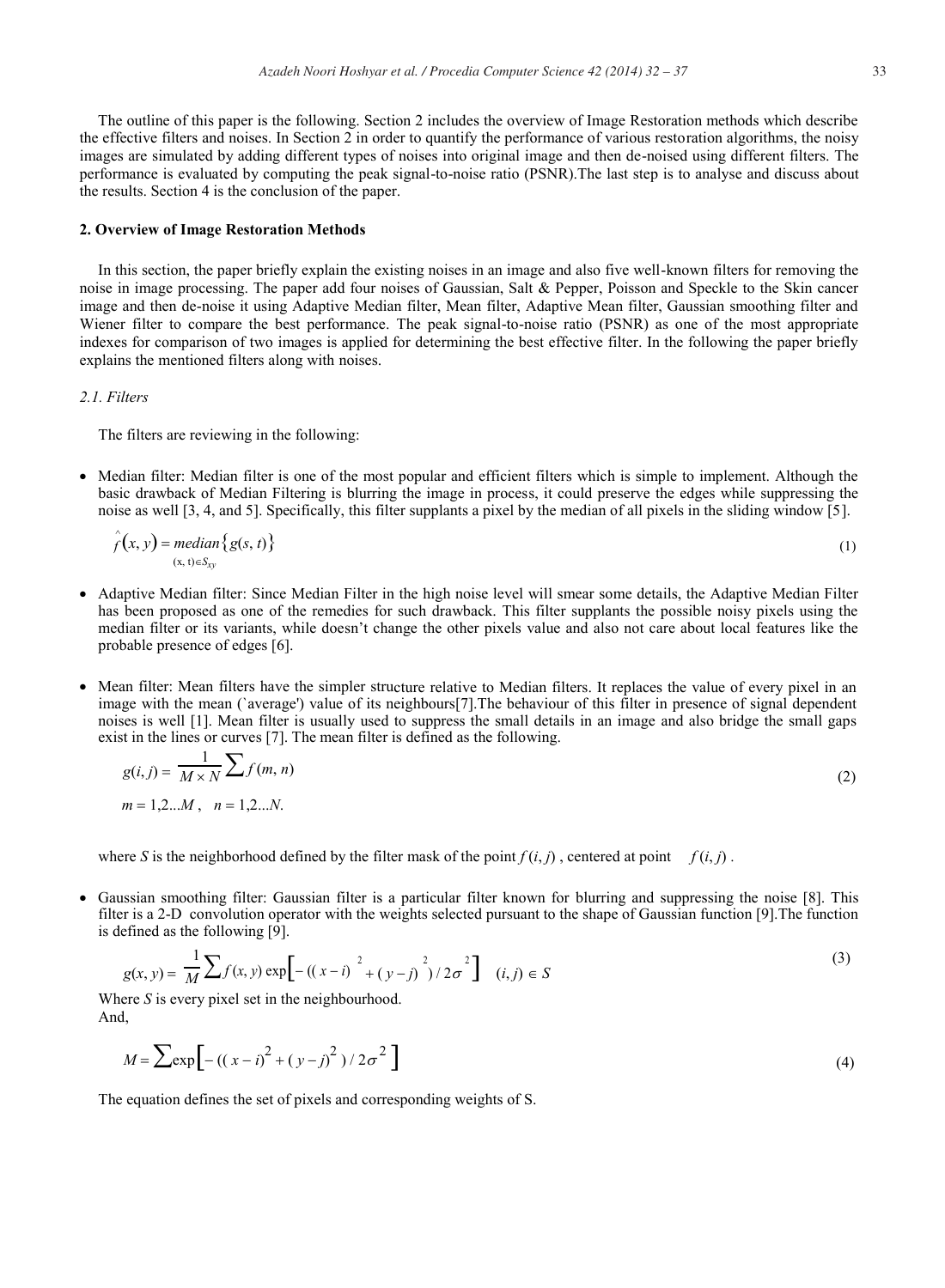Adaptive Wiener filter: Adaptive Wiener filter is a developed statistical approach of Wiener filter to filter out the noises. The wiener filter is applied as a fixed filter throughout the image whereas Adaptive Wiener filter is based on the idea that the image characteristic change significantly from region to region. Therefore, Adaptive Wiener filter produce good edge sharpness and reduce blurring as well [10].

#### *2.2. Noises*

The Noises are reviewing in the following:

 $\bullet$  Gaussian noise

Guassian noise is a kind of noise which influences all the pixel values. The random noise value at each pixel of noisy image is gained through the Guassian probability density function. The density function of this noise is defined as the following [11].

$$
F(g) = \frac{1}{\sqrt{2\pi\sigma^2}} e^{-(g-m)} \tag{5}
$$

Where g is a grey level, m is the average of the function and  $\sigma$  is the standard deviation of the noise.

• Salt & Pepper noise

Salt & Pepper noise contains black and white spots in an image. This noise is usually formed by the errors in data transmission and image sensor. It is figured out from different experimental researches that most of camera's images results in discrete pulses; salt and pepper noise and zero mean the Gaussian noise [9].

 $\bullet$  Poisson noise

Poisson noise (Shot noise) is a kind of electronic noise which arised along the paucity of photons. In other words, it happens when the confined number of particles which carry energy is sufficiently narrow to ascend the detectable statistical fluctuations in a measurement [12].

#### • Speckle noise

Speckle noise as a multiplicative noise is caused by coherent processing of backscattered signals from multiple distributed objects. It is nearly arisen in different imaging systems like laser, acoustics and SAR (Synthetic Aperture Radar) imagery. Speckle noise enriches the mean grey level of a local area [12, 2]. This noise follows a gamma distribution as:

$$
F(g) = \frac{g^{\alpha - 1}}{(\alpha - 1)! a^{\alpha}} e^{-\frac{x}{a}}
$$
\n
$$
(6)
$$

Where  $a^2 \alpha$  is the variance and *g* is the grey level.

#### **3. Simulation Results**

The following figures represent the sample of Skin cancer images after simulating the Gaussian, Salt & Pepper , Speckle and Poisson noise, and de-noising the results using Median filter, Adaptive Median filter, Mean filter, Adaptive Mean filter, Gaussian smoothing filter and Wiener filter. The Simulation is run by MATLAB 7.12.0 (R2011a).



Fig. 2. a) Original image b) Simulated Speckle noise and de-noising by c) Gaussian Filter d) Median Filter e) Mean Filter f) Adaptive Median Filter g) Adaptive Wiener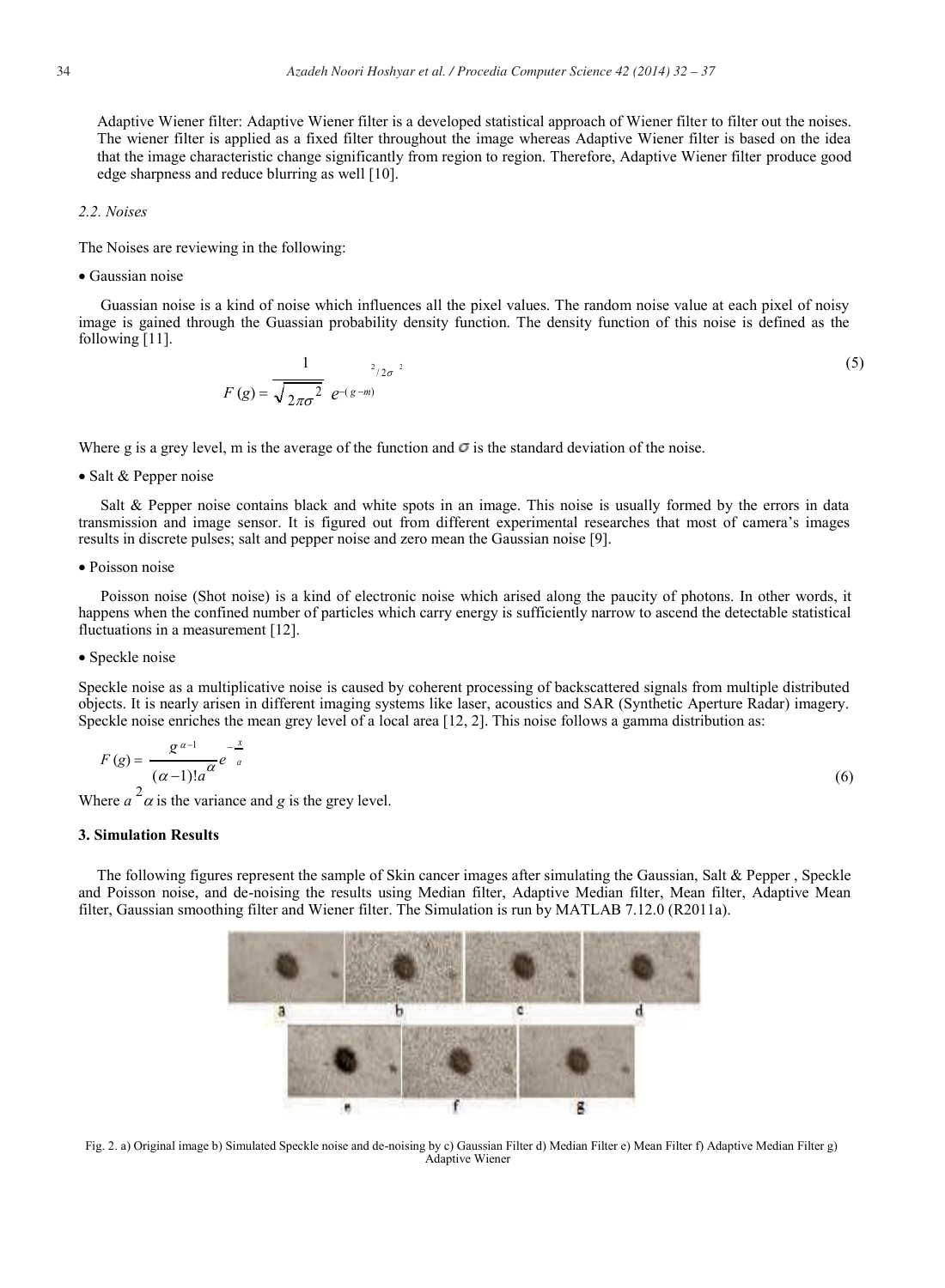

Fig. 3. a) Original image b) Simulated Gaussian noise and de-noising by c) Gaussian Filter d) Median Filter e) Mean Filter f) Adaptive Median Filter g) Adaptive Wiener



Fig. 4. a) Original image b) Simulated Salt & Pepper noise and de-noising by c) Gaussian Filter d) Median Filter e) Mean Filter f) Adaptive Median Filter g) Adaptive Wiener



Fig. 5. a) Original image b) Simulated Poison noise and de-noising by c) Gaussian Filter d) Median Filter e) Mean Filter f) Adaptive Median Filter g) Adaptive Wiener

The comparison of images to achieve the most effective filter on different noises in different densities has been evaluated by peak signal-to-noise ratio (PSNR) which is the well-known index to compare the original and de-noised image. Mostly, the higher PSNR conduct a higher quality and less noisy image [5, 13]. The following table shows the PSNRs for sample Skin cancer image which has been simulated by Gaussian, Salt & Pepper , Speckle and Poisson noise, and then de-noised using Median filter, Adaptive Median filter, Mean filter, Adaptive Mean filter, Gaussian smoothing filter and Wiener filter to compare the performance for removing the noise and choosing the most effective filter. Table 1 has been classified according to 10% - 80% densities.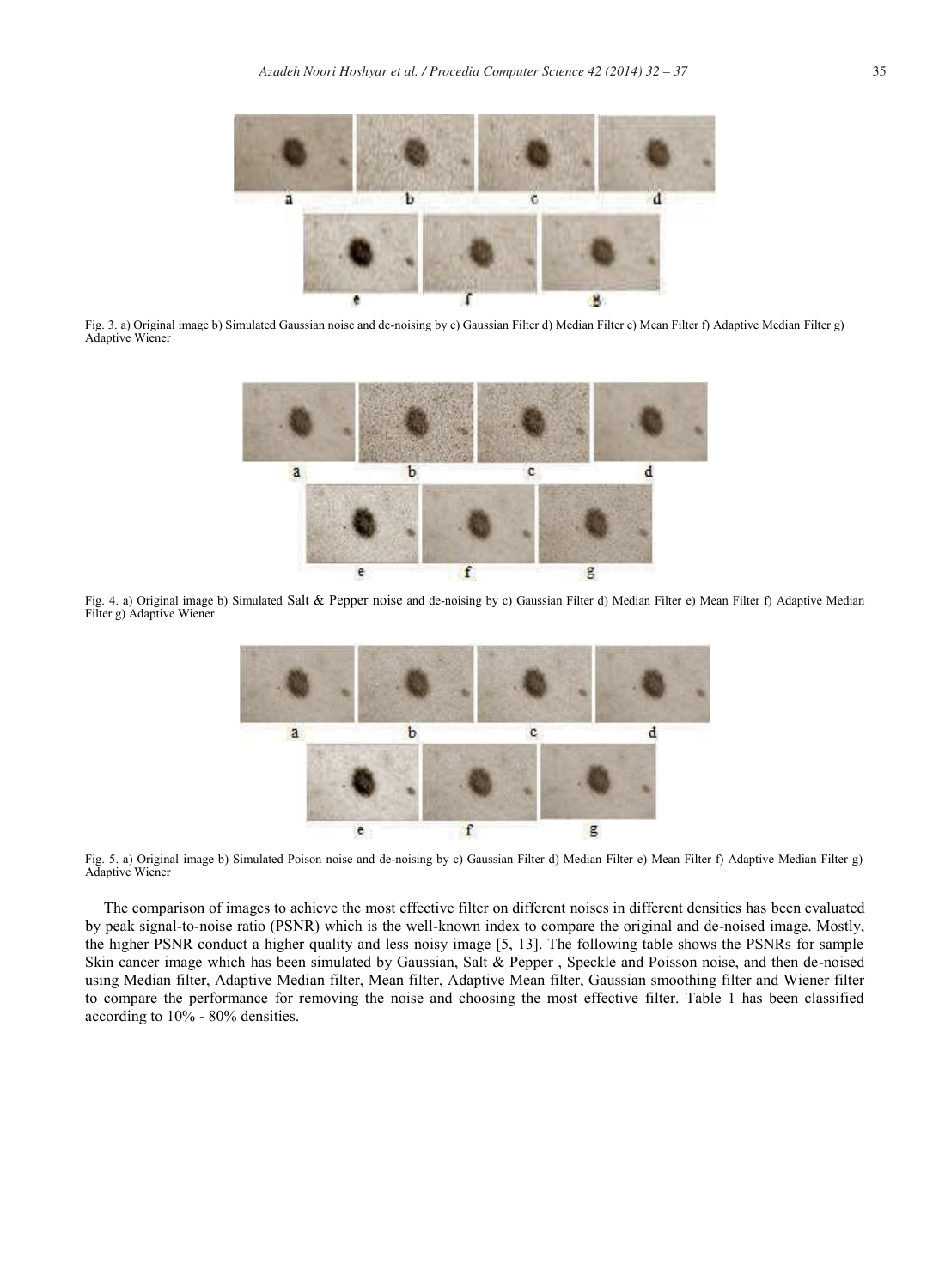| Density                          |                |                  | 10%                            |                 | 20%              |                                           |                  |                  | 30%              |                  |                  |               |
|----------------------------------|----------------|------------------|--------------------------------|-----------------|------------------|-------------------------------------------|------------------|------------------|------------------|------------------|------------------|---------------|
| Noise<br><b>Filters</b>          | <b>Speckle</b> | Gussian          | Salt &<br>Pepper               | Poison          | <b>Speckle</b>   | Gussian                                   | Salt &<br>Pepper | Poison           | <b>Speckle</b>   | Gussian          | Salt &<br>Pepper | Poison        |
| Gussian                          |                | $+30.72 + 30.64$ | $+38.59$                       | $+32.83$        | $+29.38$         | $+31.54$                                  | +36.83           | $+32.83$         | $+28.87$         | $+32.53$         | $+35.53$         | $+32.83$      |
| Median                           |                | $+32.71 + 34.20$ | $+34.72$                       | $+33.99$        | $+31.58$         | $+35.97$                                  | $+34.72$         | $+33.99$         | $+30.90$         | $+37.79$         | $+34.72$         | $+33.99$      |
| Mean                             |                |                  | +33.75 + 34.65 + 33.72         | $+34.07$        | $+33.08$         | $+36.34$                                  | $+32.93$         | $+34.07$         | $+32.55$         | $+37.84$         | $+32.30$         | $+34.07$      |
| <b>Adaptive</b><br><b>Median</b> |                |                  | +29.94 + 30.33 + 40.98         | $+32.10 +29.00$ |                  | $+31.14$                                  | $+40.96$         | $+32.10 + 28.60$ |                  | $+32.00$         | $+40.94$         | $+32.10$      |
| <b>Adaptive</b><br>Wiener        |                |                  | $+34.24$ + 34.97 + 35.67       | $+34.71$        | $+33.35$         | $+36.90$                                  | $+35.49$         | $+34.71 + 32.59$ |                  | $+38.86$         | $+34.97$         | $+34.71$      |
| Density                          | 40%            |                  |                                | 50%             |                  |                                           |                  | 60%              |                  |                  |                  |               |
| Noise<br><b>Filters</b>          | <b>Speckle</b> | Gussian          | Salt &<br>Pepper               | <b>Poison</b>   | <b>Speckle</b>   | Gussian                                   | Salt &<br>Pepper | <b>Poison</b>    | <b>Speckle</b>   | Gussian          | Salt &<br>Pepper | <b>Poison</b> |
| Gussian                          | $+28.58$       | $+33.59$         | $+34.55$                       | $+32.83$        | $+28.40$         | $+34.73$                                  | $+33.80$         | $+32.83$         |                  | $+28.26 + 35.94$ | $+33.14$         | $+32.83$      |
| Median                           |                | $+30.43 + 39.60$ | $+34.71$                       | $+33.99$        | $+30.10$         | $+41.36$                                  | $+34.71$         |                  | $+33.99 + 29.84$ | $+43.03$         | $+34.70$         | $+33.99$      |
| Mean                             | $+32.12$       |                  | $+39.11 + 31.74$               | $+34.07$        | $+31.75$         | $+40.12$                                  | $+31.30$         |                  | $+34.07 + 31.41$ | $+40.89$         | $+30.82$         | $+34.07$      |
| Adaptive<br>Median               |                | $+28.37 + 32.92$ | $+40.94$                       | $+32.10$        | $+28.22$         | +33.59                                    | $+40.93$         |                  | $+32.10 + 28.10$ | $+34.93$         | $+40.86$         | $+32.10$      |
| <b>Adaptive</b><br><b>Wiener</b> |                |                  | +31.99 + 40.78 + 34.20 + 34.71 |                 | $+31.51$         | $+42.61$                                  | $+33.43$         |                  | $+34.71 + 31.12$ | $+44.33$         | $+32.67$         | $+34.71$      |
| <b>Density</b>                   |                |                  | 70%                            |                 |                  |                                           | 80%              |                  |                  |                  |                  |               |
| Noise<br><b>Filters</b>          | <b>Speckle</b> | Gussian          | Salt &<br>Pepper               | Poison          | <b>Speckle</b>   | Gussian                                   | Salt &<br>Pepper | Poison           |                  |                  |                  |               |
| Gussian                          |                | $+28.16 + 37.23$ | $+32.61$                       | $+32.83$        | $+28.07$         | $+38.60$                                  | $+32.15$         | $+32.83$         |                  |                  |                  |               |
| Median                           |                | $+29.63 + 44.62$ | $+34.69$                       | $+33.99$        | $+29.47$         | $+46.12$                                  | $+34.68$         | $+33.99$         |                  |                  |                  |               |
| <b>Mean</b>                      |                |                  | +31.10 + 41.47 + 30.44         |                 | $+34.07 + 30.80$ | $+41.94$                                  | $+30.09$         | $+34.07$         |                  |                  |                  |               |
| Adaptive<br>Median               |                |                  | $+28.00 + 36.00 + 40.81$       | $+32.10$        | $+27.92$         | $+37.14$                                  | $+40.76$         | $+32.10$         |                  |                  |                  |               |
| <b>Adaptive</b><br>Wiener        |                |                  |                                |                 |                  | +30.75 +45.92 +32.13 +34.71 +30.48 +47.38 | $+31.68$         | $+34.71$         |                  |                  |                  |               |

Table 1.Comparison of PSNR for a skin cancer image after simulating different noises and de-noising by filters in different densities

After analysing Table 1, the most effective filters for removing different types of noises with densities of 10% - 80% have been summarized as Table 2.

| <b>Naise</b><br>Densi | <b>Speckle</b>         | <b>Gussian</b>         | Salt & Pepper          | Poison                 |  |
|-----------------------|------------------------|------------------------|------------------------|------------------------|--|
| 10%-30%               | <b>Adaptive Wiener</b> | <b>Adaptive Wiener</b> | <b>Adaptive Median</b> | <b>Adaptive Wiener</b> |  |
| 40 % - 80 %           | Mean                   | <b>Adaptive Wiener</b> | <b>Adaptive Median</b> | <b>Adaptive Wiener</b> |  |

Table 2. The most effective Filters on different noises with densities between 10% - 80%

According to table 2, Adaptive Wiener filter has the best performance in different intensities of Gaussian, Poison, and lower intensities of Speckle noise. In Speckle, when the intensities of noise increased more than 40%, Mean Filter performs the best. In all densities of salt & pepper noise, the Adaptive Median is the best candidate.

#### **4. Conclusion and Future Work**

So far in this paper, we discussed five different approaches of filtering and four kinds of noises (Speckle, Gaussian, Poisson and Salt & Pepper) which are added to the skin cancer image with different intensities of 10% - 80% for the application in medical field. The degraded image is de-noised by all filters. The purpose is performing the comparison by calculating PSNR to figure out the behaviour of filters in the presence of different kinds of noise. The results shows the best performance of Adaptive wiener in different intensities of Gaussian, Poisson and low intensities of Speckle, Adaptive